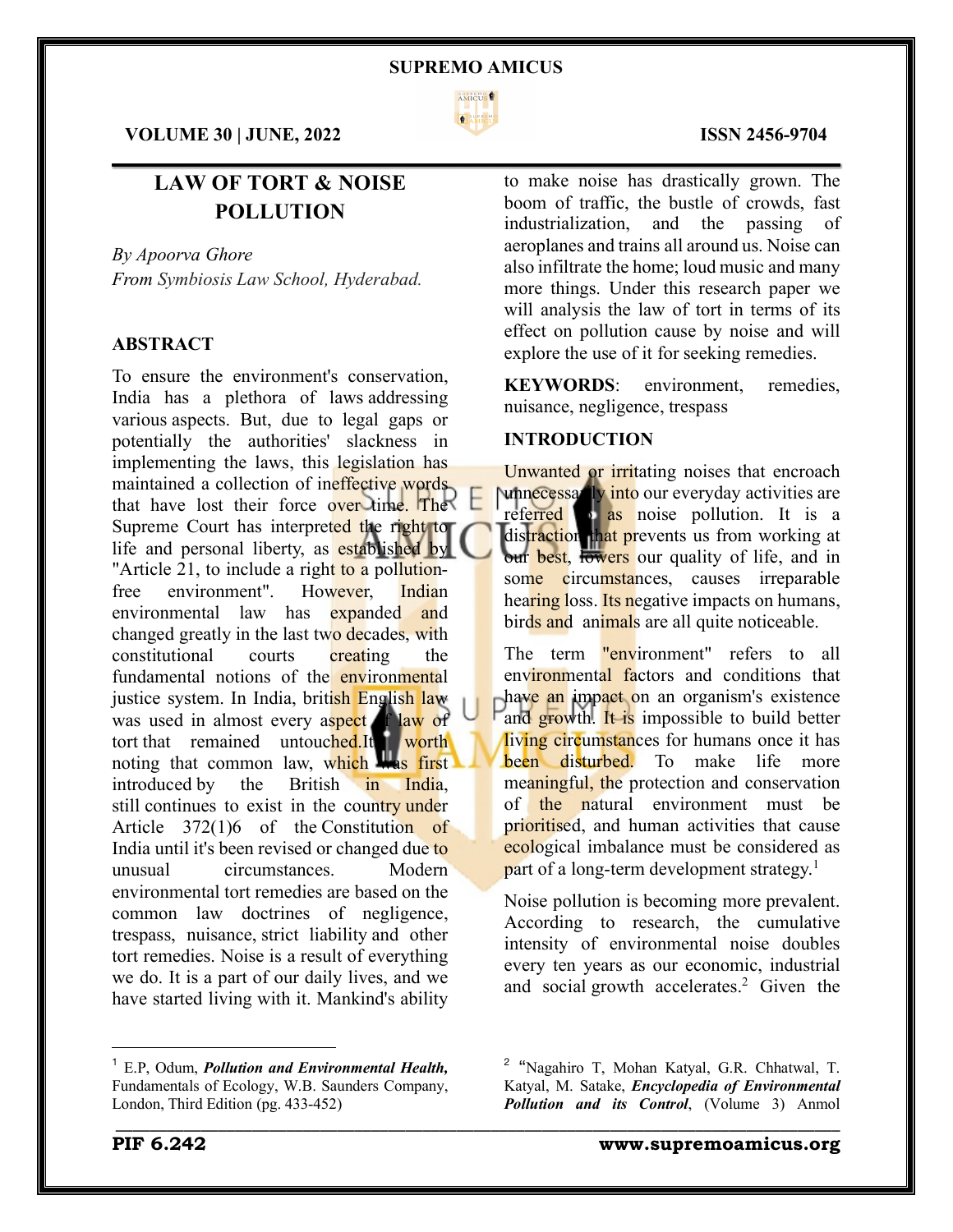

 $\mathcal{L}_\mathcal{L} = \mathcal{L}_\mathcal{L} = \mathcal{L}_\mathcal{L} = \mathcal{L}_\mathcal{L} = \mathcal{L}_\mathcal{L} = \mathcal{L}_\mathcal{L} = \mathcal{L}_\mathcal{L} = \mathcal{L}_\mathcal{L} = \mathcal{L}_\mathcal{L} = \mathcal{L}_\mathcal{L} = \mathcal{L}_\mathcal{L} = \mathcal{L}_\mathcal{L} = \mathcal{L}_\mathcal{L} = \mathcal{L}_\mathcal{L} = \mathcal{L}_\mathcal{L} = \mathcal{L}_\mathcal{L} = \mathcal{L}_\mathcal{L}$ 

### **VOLUME 30 | JUNE, 2022 ISSN 2456-9704**

ever-increasing rate of technology advancement, this geometric progressionwise rise of noise might seem perplexing. In 1880, A German bacteriologist who won the Nobel Prize, Robert Koch said, "A day will come when man will have to fight merciless noise as the worst enemy of health". The noise islike pollution and it is a gradual agent of death, he said and for the coming next 30 years, if it continues it may become fatal. Others believe and fear that, in the coming future, we will be bereft of our inherent instincts such as hearing and breathing.3 While air pollution is restricted to respiratory and breathing problems, noise pollution, in addition to interfering with our everyday? activities, has the potential to turn us deaf or render us senseless in large and persistent doses<sup>4</sup>. In contrast to air and water pollution, it leaves no recall or proof for taking notice. This is a crucial issue when it comes to responding with noise in a legal context.

law of tort deals with negative outcomes affecting persons (corporations entities and individual too) and assets. Rather than the objects themselves, the term "property" refers to goods that are under a legal framework. The earth's atmosphere, for example, has no formal hierarchical structure and thus is not covered by the law of tort. Tort law kicks in when anything goes wrong. As a result, whenever environmental harm occurs, tort law will be invoked. It is more interested in curing sickness than in avoiding it. It is more concerned with reparation than with punishment. It is among the remedies to

Publications Private Ltd, New Delhi, 1995 (pg. 277- 290)"

environmental contamination.The nature of the loss will determine the criterion for assessing unreasonable interference.

In "*Heath Vs. Brighton Corporation (1908)"<sup>5</sup>* , it was held that, "An Anglican priest who was affected by low frequency noise could not enlist the aid of the nuisance law because the over-sensitive persons were not covered by the prevailing regulations. Therefore, a person with a particularly sensitive olfactory or auditory response is not given any higher standard of protection than a person with 'normal' response."6 "World Health Organisation (WHO)" in a recent **report stated that** - "noise is capable to affect human health and well-being in a number of ways, inculting annoyance reaction, sleep disturbance, interference with communication, performance effects, and effects on social behaviour along with hearing loss<sup>"7</sup> Most of the people in the society have **accepted** the nuisance occur in our day to day life and have made peace with it, most of the people are not even aware of Libe remedies available with the help of law of

# **STATEMENT OF RESEARCH PROBLEM**

There are various laws in the country but there is a need of specific act for noise pollution. One has to face a lot of mental and physical harassment due to noise pollution in their daily routine but there are few remedies in law of tort which can be used by the people to compensate their loss. In this paper various

tort.

\_\_\_\_\_\_\_\_\_\_\_\_\_\_\_\_\_\_\_\_\_\_\_\_\_\_\_\_\_\_\_\_\_\_\_\_\_\_\_\_\_\_\_\_\_\_\_\_\_\_\_\_\_\_\_\_\_\_\_\_\_\_\_\_\_\_\_\_\_\_\_\_\_\_\_\_\_\_\_\_\_\_\_\_\_

<sup>3</sup> S.K. Khanna, M. Gopal, A.K.Gupta, *Nomographic procedure for road traffic noise evalution*, Indian Highways, 1984 (pg 6-12)

<sup>4</sup> *Bijayananda Para Vs. District Magistrate*, AIR 2000 Ori 70

<sup>5</sup> "(1908) 24 TLR 414"

<sup>6</sup> "H.Lloyd William, *Noise as a Nuisance*, University of Pennsylvania Law Review and American Law Register, 1934 (Volume. 82, pg 568-584)"

<sup>7</sup> "N.S.Kamboj, *Control of Noise Pollution*, Deep & Deep Publications, New Delhi, 1993 (pg 19)"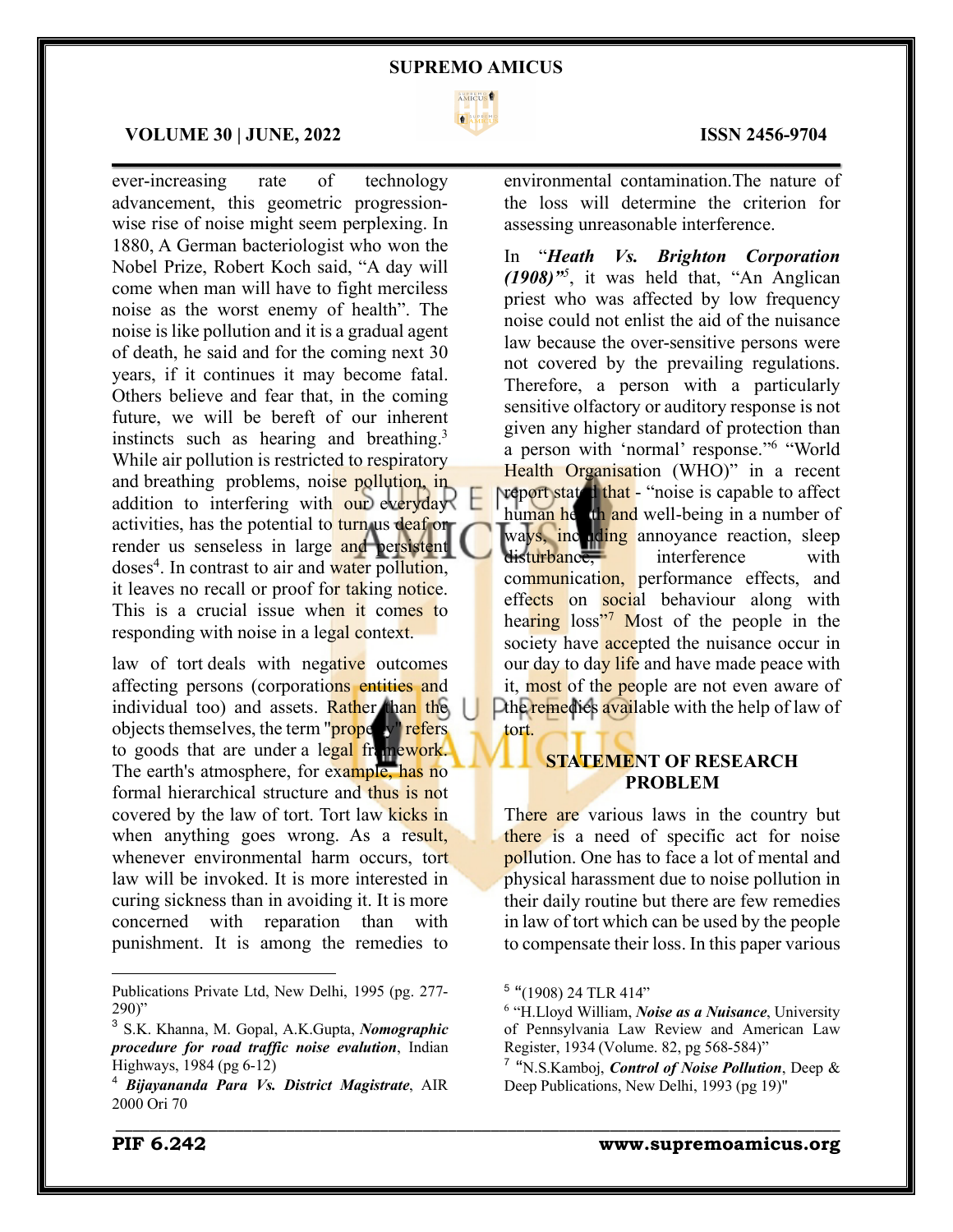

 $\mathcal{L}_\mathcal{L} = \mathcal{L}_\mathcal{L} = \mathcal{L}_\mathcal{L} = \mathcal{L}_\mathcal{L} = \mathcal{L}_\mathcal{L} = \mathcal{L}_\mathcal{L} = \mathcal{L}_\mathcal{L} = \mathcal{L}_\mathcal{L} = \mathcal{L}_\mathcal{L} = \mathcal{L}_\mathcal{L} = \mathcal{L}_\mathcal{L} = \mathcal{L}_\mathcal{L} = \mathcal{L}_\mathcal{L} = \mathcal{L}_\mathcal{L} = \mathcal{L}_\mathcal{L} = \mathcal{L}_\mathcal{L} = \mathcal{L}_\mathcal{L}$ 

\_\_\_\_\_\_\_\_\_\_\_\_\_\_\_\_\_\_\_\_\_\_\_\_\_\_\_\_\_\_\_\_\_\_\_\_\_\_\_\_\_\_\_\_\_\_\_\_\_\_\_\_\_\_\_\_\_\_\_\_\_\_\_\_\_\_\_\_\_\_\_\_\_\_\_\_\_\_\_\_\_\_\_\_\_

## **VOLUME 30 | JUNE, 2022 ISSN 2456-9704**

remedies have been discussed in detail with case laws. Still there is a need of awareness between the general public to work together on the environmental problems. Although the judiciary has explored the idea of notional extension, which effectively broadens the area of research and the scope of getting justice through it.

# **SCOPE OF THE STUDY**

This research work seeks to analyse the challenges faced while seeking remedy under law of tort for any environmental damages mainly focusing on the pollution occurs because of noise. The findings of this research paper have to be seen in light of some limitations, since the area under study is vast, the researcher undertakes to study only the major analysis of the remedies available for the damages under law of torts, also the important elements of a noise nuisance. To explain the research questions that the researcher has mentioned with reference to the laws pertaining in India, there is a reference to the appropriate case laws. On further research more information is gained on the difficulties faced by a common man when there is no specific act present for the noise pollution. There is a need to take the pollution related issues seriously by the lawmakers. Although the judiciary has explored the idea of notional extension, which effectively broadens the area of research and the scope of getting justice through it. The paper also addresses the help one can get through law of tort and how it is important in the cases of environment nuisance. Further in the paper a defence theory has been discussed as well with the help of various case laws.

# **RESEARCH METHODOLOGY & SOURCES OF DATA**

The researchers used Doctrinal Research Methodology in this study since the research was conducted on a legal proposition or propositions by examining existing statute provisions and cases and utilising reasoning power. The researchers dug deeper into various legal principles and concepts from various sources such as cases, precedents, and statutes to arrive at a final conclusion. It should also be noted that the researchers attempted to find definite legal answers via research from law books, statutes, legislations, commentaries, and other legal document all of which fall under the category de "secondary sources."

The research began with a legal proposition as a beginning point, followed by an analysis of the objective for delivering the legal propositions. Following that, the various secondary sources mentioned earlier were used to separate the useful information from the chaff, and a problem/challenge in relation Dto the topic was identified and thoroughly analysed using the secondary sources, and finally, a complete answer to the question that was posed in the beginning was provided using rational interpretation and logical reasoning, as well as suggestions. It's also worth noting that this is purely theoretical study, with no fieldwork or experiments.

For the purposes of this study, the researcher used doctrinal method of research to identify and locate relevant facts and information. A qualitative investigation of the facts, as well as an overall critical and conceptual evaluation of the judicial answers in the subject matter, has been undertaken in order to explore the issues at hand as well as their potential breadth. In India, secondary data collecting based on case laws and other such statements and interpretations has been used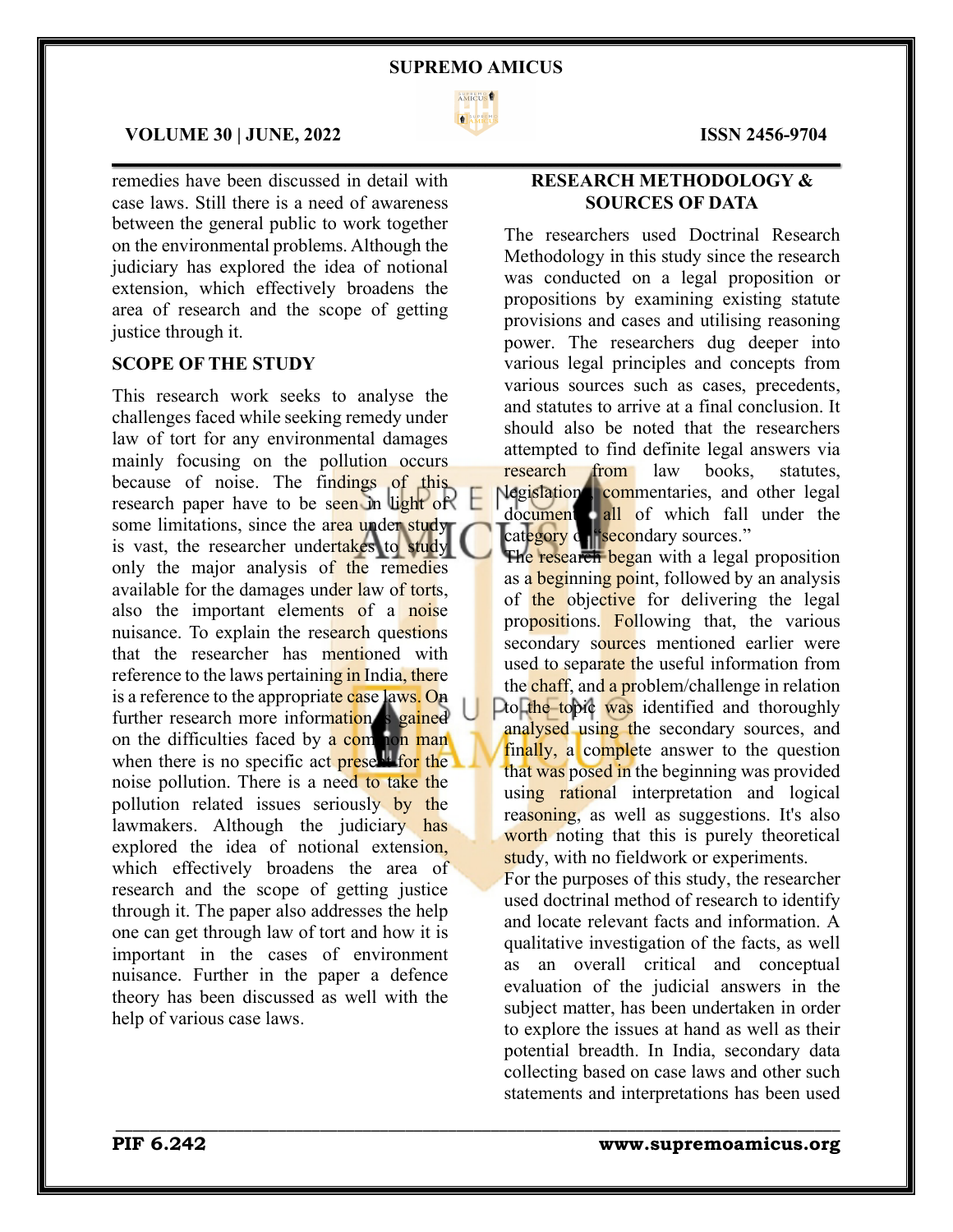

 $\mathcal{L}_\mathcal{L} = \mathcal{L}_\mathcal{L} = \mathcal{L}_\mathcal{L} = \mathcal{L}_\mathcal{L} = \mathcal{L}_\mathcal{L} = \mathcal{L}_\mathcal{L} = \mathcal{L}_\mathcal{L} = \mathcal{L}_\mathcal{L} = \mathcal{L}_\mathcal{L} = \mathcal{L}_\mathcal{L} = \mathcal{L}_\mathcal{L} = \mathcal{L}_\mathcal{L} = \mathcal{L}_\mathcal{L} = \mathcal{L}_\mathcal{L} = \mathcal{L}_\mathcal{L} = \mathcal{L}_\mathcal{L} = \mathcal{L}_\mathcal{L}$ 

\_\_\_\_\_\_\_\_\_\_\_\_\_\_\_\_\_\_\_\_\_\_\_\_\_\_\_\_\_\_\_\_\_\_\_\_\_\_\_\_\_\_\_\_\_\_\_\_\_\_\_\_\_\_\_\_\_\_\_\_\_\_\_\_\_\_\_\_\_\_\_\_\_\_\_\_\_\_\_\_\_\_\_\_\_

# **VOLUME 30 | JUNE, 2022 ISSN 2456-9704**

to track the growth of judges' reactions and the effect of societal norms. The study is mostly non-numerical in nature, and information was gathered through several legal sources such as Jstor, Westlaw, Lexis Nexis, Hein Online, and SCC Online.

# **REVIEW OF LITERATURE**

For the purpose of studying existing literature in the present field of study, along with examining the available scope and framework of law of tort and other laws related to noise pollution, several books, research papers, scholarly articles and landmark judgements have been referred. Spotting shortcomings and **bridging** the lacunae is another motive for **considering the** literature.

**Nagahiro T, Mohan Katyal, G.R. Chhatwal, T. Katyal, M. Satake, "Encyclopedia of Environmental Pollution and its Control, (Volume 3) Anmol Publications Private Ltd, New Delhi, 1995"**, this literture tells how with the remarkable growth of science and technology, today's metropolitan centres have developed not just in size but also in the way of the living circumstances they give. This has resulted in a growing public awareness of noise pollution, which we have accepted in our daily life. Studies is been carried out in this literature to determine the extent of the harm caused by noise from various natural and man-made sources, particularly transportation. This literature is an attempt to provide a comprehensive review of noise pollution-related legislation and domain in order to make this article relevant to academics, planners, administrators, and others involved in the development and enforcement of laws. "**N.S.Kamboj, Control of Noise Pollution,**

**Deep & Deep Publications, New Delhi, 1993"**, this literature addressed the issue of how In today's free global market economy, companies and industries are use dangerous waste materials. These companies are undoubtedly important for the country's economic development and prosperity, but they also pose a threat to human life and the environment. **Powell Vincent, The Legal Companion: Awesome Lawsuits, Judicious Judgements & Terrific Torts, Chrysalis Publications, 2005**, From lawbreakers to lawmakers, this varied literature explores the legal world's eccentricities, idiosyncrasies, origins, and tales.this literature offers an informative and preceptive description of all the aspects and dimensions of law and its interpretation. I have no doubts that it would not only represent law students but also judges, and help them with various aspects of how the law of tort and its remedies are helpful and can be used in making decisions and giving judgements and also with the help of the recent case laws, this work has extensively reviewed and updated in the field of interpretation of various remedies for environment pollution. "**Roger, Butterfield and Jessica Holroyd(2000),Statutory Nuisance, Publisher: Informa Professional Monitor Press",** this literature is an extensive piece covering all kind of statutory nuisance and it was very helpful in the field of environmental law. This literature addresses the layout of how laws should be for nuisance related to noise, air and water. "**E.P, Odum, Pollution and Environmental Health, Fundamentals of Ecology, W.B. Saunders Company, London, Third Edition"**, this literature talks about the unwanted health problems people are facing because of the different kinds of pollution and how gradually it is increasing. It has also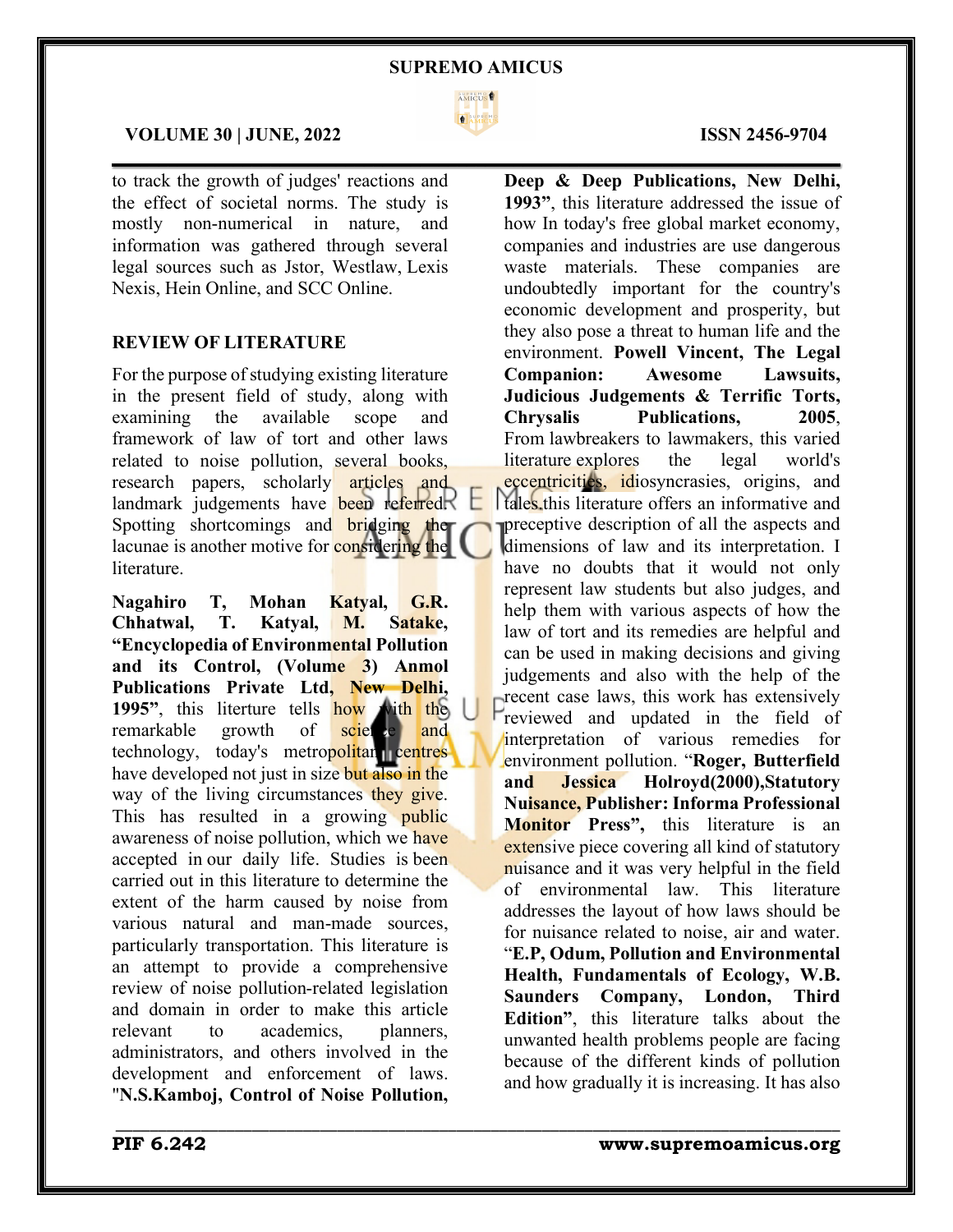

 $\mathcal{L}_\mathcal{L} = \mathcal{L}_\mathcal{L} = \mathcal{L}_\mathcal{L} = \mathcal{L}_\mathcal{L} = \mathcal{L}_\mathcal{L} = \mathcal{L}_\mathcal{L} = \mathcal{L}_\mathcal{L} = \mathcal{L}_\mathcal{L} = \mathcal{L}_\mathcal{L} = \mathcal{L}_\mathcal{L} = \mathcal{L}_\mathcal{L} = \mathcal{L}_\mathcal{L} = \mathcal{L}_\mathcal{L} = \mathcal{L}_\mathcal{L} = \mathcal{L}_\mathcal{L} = \mathcal{L}_\mathcal{L} = \mathcal{L}_\mathcal{L}$ 

\_\_\_\_\_\_\_\_\_\_\_\_\_\_\_\_\_\_\_\_\_\_\_\_\_\_\_\_\_\_\_\_\_\_\_\_\_\_\_\_\_\_\_\_\_\_\_\_\_\_\_\_\_\_\_\_\_\_\_\_\_\_\_\_\_\_\_\_\_\_\_\_\_\_\_\_\_\_\_\_\_\_\_\_\_

# **VOLUME 30 | JUNE, 2022 ISSN 2456-9704**

mentioned that how important it is to make the coming generation understand about the fundamentals of Ecology, of the land we are living in, so that the change at least can be started somewhere. **S.K. Khanna, M. Gopal, A.K.Gupta, Nomographic procedure for road traffic noise evalution, Indian Highways, 1984**, this research paper states that When heterogeneity is present, traffic speed variance is dramatic when compared to a homogeneous traffic flow. This research paper is the result of research conducted on numerous roads in the Indian states of Telangana and Andhra Pradesh with the goal of constructing a complete noise prediction model that takes traffic and route parameters into consideration. This paper was really helpful to understand how noise has affected us at different levels. "**Joel Franklin, Brenner, Nuisance Law and the Industrial Revolution, 1974, 3rd Journal of Legal Studies"**, this research paper talks about the Nuisance Law and the objective of protecting peace, sanitation, pollution, good relations in the neighbouring. It also tells how in the ancient period people use to maintain peace and pollution. Nuisance law, in its early English form, was founded on property law and provided plaintiffs with complete safety and protection: either the nuisance arose and an order was made, or the judges avoided issuing an order by ruling that no issue exists. "**Wignall, Gordon (2009), Nuisance: Law and Practice in Property and Environmental Claims, Publisher: Jordan Publishing (GB)"**, Whether it's floods, subsidence, noise, odour, or other environmental nuisances, "the law of nuisance continues to adapt in response to current needs and remains an efficient way of resolving damage to and intervention with land". In the absence of (or in addition to) an injunction, the common law can give relief

from the pollution in the form of an injunction or damages, or an abatement notice can be filed under the Environmental Protection Act 1990. The purpose of this work is to lay forth the broad principles that govern common law (both public and private) and legislative nuisances, as well as the procedures for obtaining remedy from the nuisance. This literature elaborates with how these fundamental concepts can be implemented to the most prevalent types of property interference and destruction. Key legislative information and the writer's own precedents will be used to complement it. "**S. P. C Plowden (1977), Evaluation of noise nuisance: A study of willingness to receive payment for noise introduced into the home (Supplementary report - Transport and Road Research Laboratory)"**, This research study provides an overview of the evolution and use of strategies for valuing vehicle noise nuisance. The emphasis is on the more recent assessment of discrete preference methods and the extra insights they may provide in comparison to more classic revealed preference approaches. The author and colleagues conducted investigations to value road traffic noise in Lisbon and Edinburgh, as well as aircraft noise in Lyon, Athens, Manchester, and Bucharest as well as the literature. "**Paul Burrows, Nuisance, Legal Rules and Decentralised Decisions: a Different view from the Cathedral Crypt, The Economic Approach to Law, London"**, The authors have written a comprehensive introduction that aims to provide a broad overview of the laws related to Nuisance. They begin with a quick overview of some of the basic ideas used in economic analysis, before moving on to a thorough and impartial assessment of the law and economics literature, as well as the virtues and limits of economic analysis in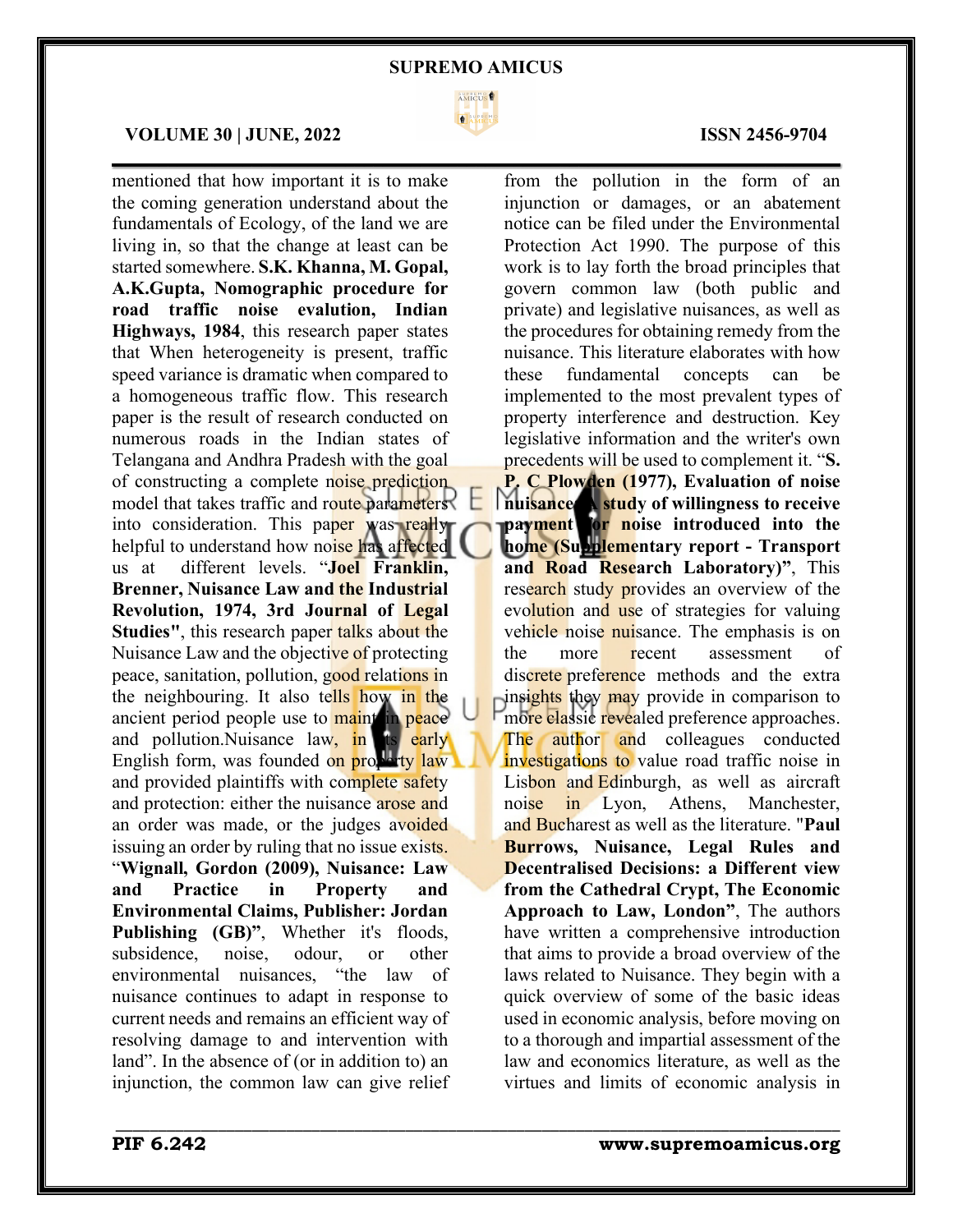

 $\mathcal{L}_\mathcal{L} = \mathcal{L}_\mathcal{L} = \mathcal{L}_\mathcal{L} = \mathcal{L}_\mathcal{L} = \mathcal{L}_\mathcal{L} = \mathcal{L}_\mathcal{L} = \mathcal{L}_\mathcal{L} = \mathcal{L}_\mathcal{L} = \mathcal{L}_\mathcal{L} = \mathcal{L}_\mathcal{L} = \mathcal{L}_\mathcal{L} = \mathcal{L}_\mathcal{L} = \mathcal{L}_\mathcal{L} = \mathcal{L}_\mathcal{L} = \mathcal{L}_\mathcal{L} = \mathcal{L}_\mathcal{L} = \mathcal{L}_\mathcal{L}$ 

## **VOLUME 30 | JUNE, 2022 ISSN 2456-9704**

law. The basic norm, according to this study, is that a person may utilise his or her land or personal property in whatever way he or she thinks suitable. However, there are exceptions to this rule. The owner must make appropriate use of his property. When an individual uses his property to create substantial harm or irritation to a reasonable neighbour, it is called a nuisance. dust, odors, smoke, noise and airborne pollutants, as well as water pollutants and dangerous chemicals, have all been deemed nuisances.

# **IMPORTANT ELEMENTS OF A NOISE NUISANCE UNDER LAW OF TORTS**

"In the absence of proper statutory provisions" that fail to deliver appropriate legal solutions, tort and environmental lawyers have viewed tort law as a source of potentially robust and flexible remedy against community-based social and environmental offences like noise nuisance for the past twenty-five years".<sup>8</sup> Specifically where the statutory leads "for redress are deficient and feeble, attention has turned toward restoring the vitality of public nuisance as a supplemental o<mark>r a</mark>lternative cause of action"<sup>9</sup> As a result, when a legislative remedy fails  $\overline{\text{complex}}$  to provide justice due to lack of funding for appropriate enforcement, the law of tort steps in. The basic goal of tort law in this case is to strike a balance between two opposing interests<sup>10</sup>: "the defendant's right to use his land as he likes" and the neighbour's right not to be inconvenienced. "It's worth noting that not all obstruction can be stopped, and most individuals are expected to put up with a

certain amount of annoyance in the name of peaceful cooperation. Only when the defendant has put his land to an improper use and the asserted nuisance causes physical damage to the plaintiff does an intrusion or interference become illegal". <sup>11</sup> This is either since many of the factors used to determine whether a defendant's use of property is reasonable are unnecessary in the case of such injury, or because such harm frequently tilt the scales irreversibly in favour of the plaintiff.12 In the instance of resources vandalism, on the other hand, the claimant must show a considerable interference with regular ease and ease of life that would be detriment to the normal person, and it is in this light at the balancing process becomes even more important.

Furthermore, it's worth noting that the claimant's remedy available for noise of nuisance is an injunction rather than compensation. Unfortunately, because compensation are a type of equitable remedy, they are awarded on a flexible basis. Even if Dan *illegal* nuisance may be established, they may be denied.

It is important not to overestimate the extent to which judiciary deny relief when a nuisance has been proved. In the great majority of situations, when the plaintiff can show the conduct of a nuisance, he will be successful in getting an injunction, although the procedure is heavily reliant on the judges' discretion. Despite the commission of an actionable noise nuisance, the judge's ability to deny a claim for immediate remedy such

\_\_\_\_\_\_\_\_\_\_\_\_\_\_\_\_\_\_\_\_\_\_\_\_\_\_\_\_\_\_\_\_\_\_\_\_\_\_\_\_\_\_\_\_\_\_\_\_\_\_\_\_\_\_\_\_\_\_\_\_\_\_\_\_\_\_\_\_\_\_\_\_\_\_\_\_\_\_\_\_\_\_\_\_\_

<sup>8</sup> "Powell Vincent, *The Legal Companion: Awesome Lawsuits, Judicious Judgements & Terrific Torts*, Chrysalis Publications, 2005, (pg 71)"

<sup>9</sup> "M.Susan, Booker, *EC says Ssshhh! Environmental Health Perspective*, (Volume 109)"

<sup>10</sup> "Joel Franklin, Brenner, *Nuisance Law and the Industrial Revolution,* 1974, 3rd Journal of Legal Studies, (pg 404-434)"

<sup>11</sup> *Ellison and Headlong Vs. The Ministry of Defence*, (1997) 7 Bliss 13

<sup>12</sup> *Millar Vs. Jackson*, (1977) QB 966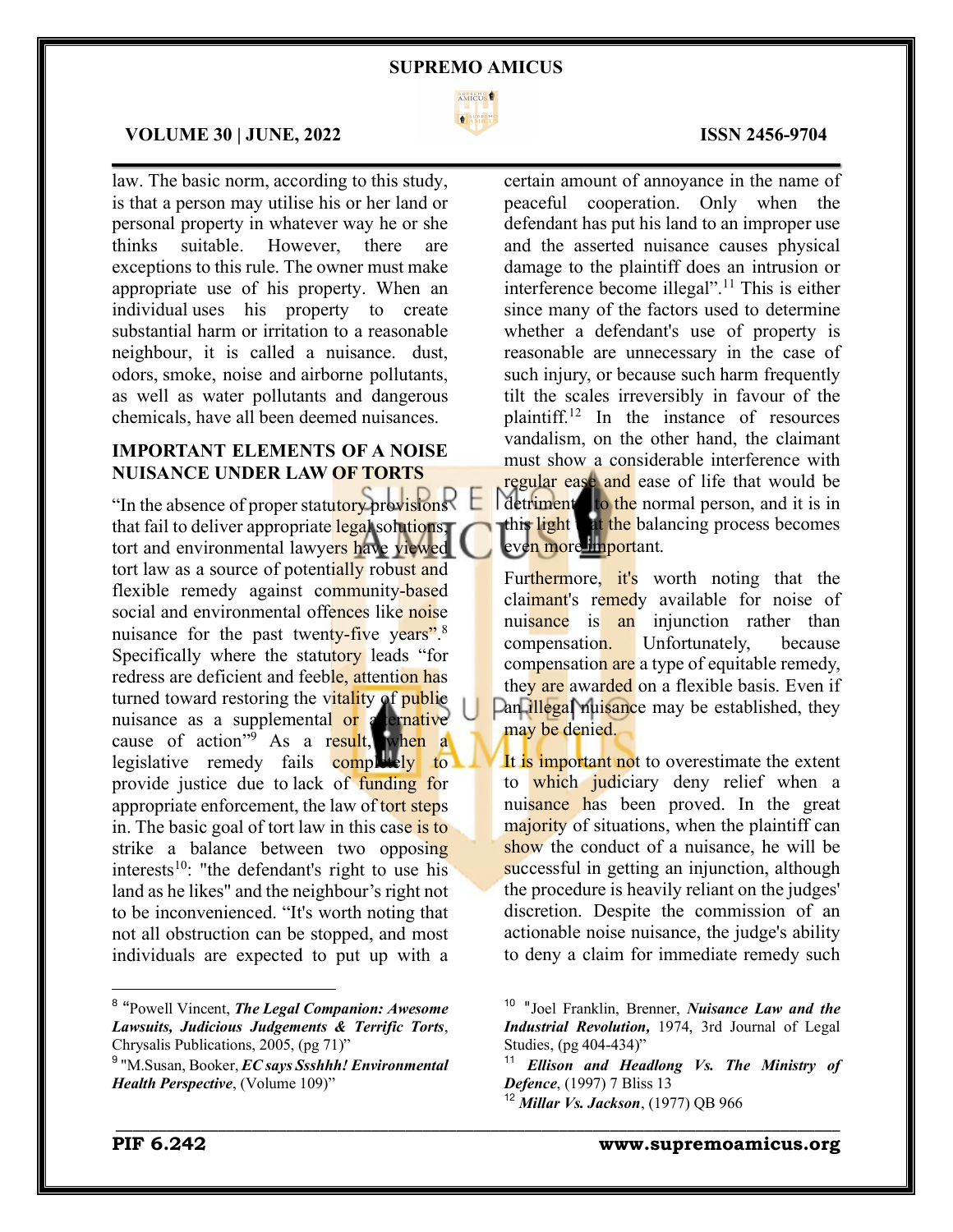

 $\mathcal{L}_\mathcal{L} = \mathcal{L}_\mathcal{L} = \mathcal{L}_\mathcal{L} = \mathcal{L}_\mathcal{L} = \mathcal{L}_\mathcal{L} = \mathcal{L}_\mathcal{L} = \mathcal{L}_\mathcal{L} = \mathcal{L}_\mathcal{L} = \mathcal{L}_\mathcal{L} = \mathcal{L}_\mathcal{L} = \mathcal{L}_\mathcal{L} = \mathcal{L}_\mathcal{L} = \mathcal{L}_\mathcal{L} = \mathcal{L}_\mathcal{L} = \mathcal{L}_\mathcal{L} = \mathcal{L}_\mathcal{L} = \mathcal{L}_\mathcal{L}$ 

# **VOLUME 30 | JUNE, 2022 ISSN 2456-9704**

as an injunction allows the defendant to continue the illegal act.<sup>13</sup>

# **LAW OF TORT AS A REMEDY FOR ENVIRONMENTAL POLLUTION**

The "Environmental Protection Act of 1986" is a federal statute that prevents environmental pollution. Following the tragic and awful Bhopal Gas Tragedy, this law was passed. Although it appears that "the Environmental Protection Act" is sufficient to address concerns of air, land, and water contamination, the act's scope is really somewhat limited. It simply indicates that the act works just as a deterrent, but tort law also functions as a remedy. The only way for victims of ecological destruction to seek justice is via compensation.

Furthermore, because the severe approach to the notion of "locus standi (cause of action)" is disrupted by the requirement of a 60-day notice, the perpetrator has ample time to destroy all kinds of evidence or mistakes on his side, this law creates a loophole.

Large enterprises (for example, chemical factories) regularly contamin te the environment, harming people and or their property. It is difficult for a person to depend on laws for protection and security due to the high expense of litigation. The statutory protection given to them is insufficient. Individual claims are best served by law of tort, which focuses on paying the affected party. It is still effective after so many years since independence.

In Conclusion, in addition to laws, the law of tort gives a legal basis for seeking relief when someone is injured as a result of another's environmental degradation. We all know, however, that tort law can only be used when an individual's property or body is harmed. Because pollution has such a huge influence on the environment, law of tort can only be used when there is a harm to the environment.

# **REMEDIES UNDER LAW OF TORT**

Law of tort is basically based on the principles of "*sic uteve two ut alininum non lex das*" which means utilize your property in such a way which should not harm others. Despite the fact that law of tort does not directly address pollution control, regulations for pollution control can be established and successfully applied using ideas derived from specific a as of the law. There are majorly four categories under which environment related cases fall under-

# ! **NUISANCE**

\_\_\_\_\_\_\_\_\_\_\_\_\_\_\_\_\_\_\_\_\_\_\_\_\_\_\_\_\_\_\_\_\_\_\_\_\_\_\_\_\_\_\_\_\_\_\_\_\_\_\_\_\_\_\_\_\_\_\_\_\_\_\_\_\_\_\_\_\_\_\_\_\_\_\_\_\_\_\_\_\_\_\_\_\_

It might be anything that bothers, hurts, or offends you. Any illegal infringement with a human's claim to the totality of property or Pany claim on or in connection to it, according to common law concept, is a nuisance. The defendant's acts must be illogical in order for an impediment to be called a "actionable" nuisance." There are two types of nuisances: private and public. As a result, irritation is defined as behaviour that interferes with the health, safety, or comfort of others. Interference can be caused by heat, smoke, noise, smell, gas, fumes, diseases, vibrations, and other things. The foundation of a private nuisance action is that the accused person's use of his or her land causes unreasonable and unnecessary annoyance.

A public nuisance is an unreasonable infringement of a public right, or an act or

*Cathedral Crypt*, The Economic Approach to Law, London (pg  $167$ )"

<sup>13</sup> "Paul Burrows, *Nuisance, Legal Rules and Decentralised Decisions: a Different view from the*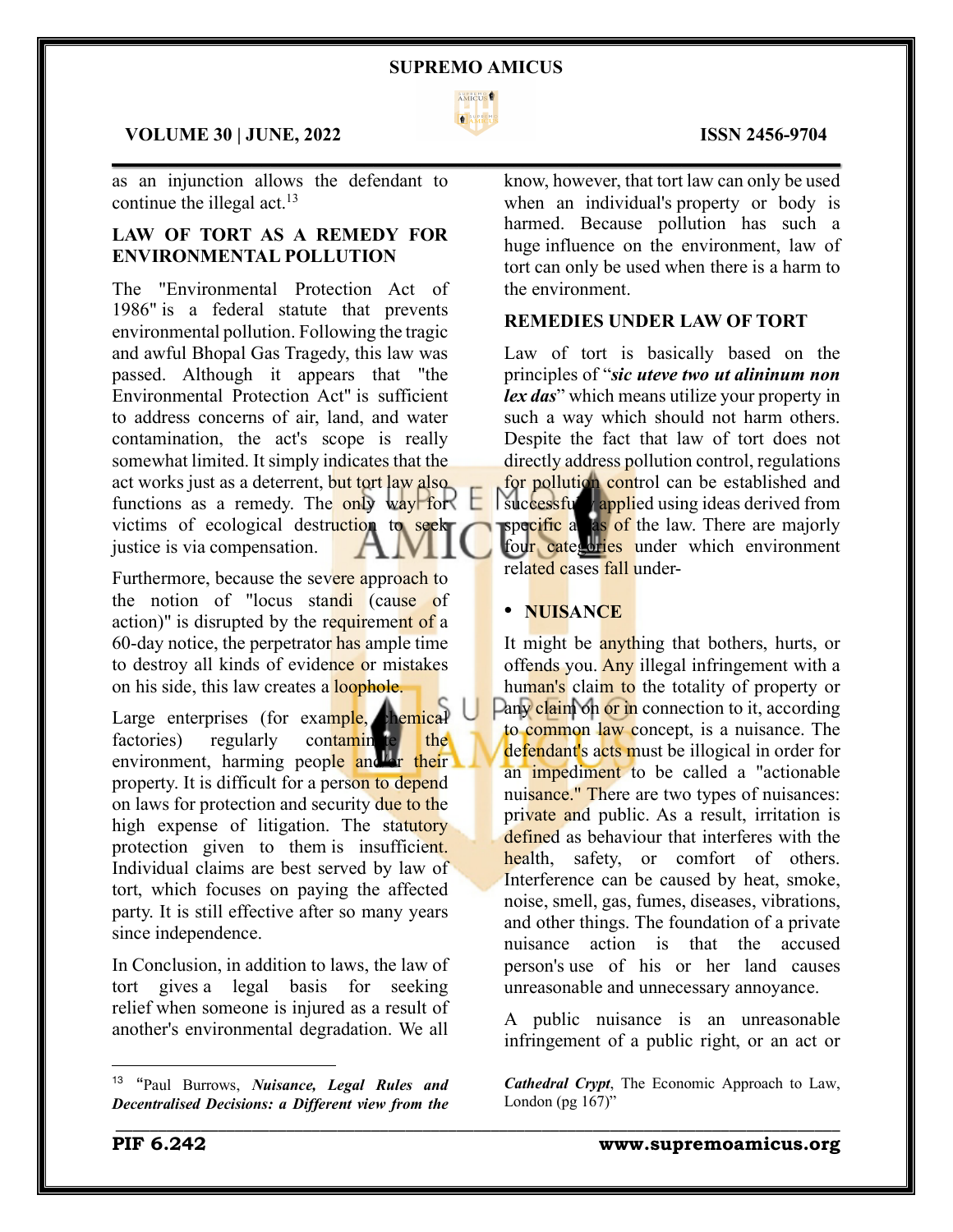

 $\mathcal{L}_\mathcal{L} = \mathcal{L}_\mathcal{L} = \mathcal{L}_\mathcal{L} = \mathcal{L}_\mathcal{L} = \mathcal{L}_\mathcal{L} = \mathcal{L}_\mathcal{L} = \mathcal{L}_\mathcal{L} = \mathcal{L}_\mathcal{L} = \mathcal{L}_\mathcal{L} = \mathcal{L}_\mathcal{L} = \mathcal{L}_\mathcal{L} = \mathcal{L}_\mathcal{L} = \mathcal{L}_\mathcal{L} = \mathcal{L}_\mathcal{L} = \mathcal{L}_\mathcal{L} = \mathcal{L}_\mathcal{L} = \mathcal{L}_\mathcal{L}$ 

# **VOLUME 30 | JUNE, 2022 ISSN 2456-9704**

omission that gravely jeopardises a group's security, health, reasonable comfort, standard of living, or convenience. These activities include performing trades that generate offensive odours, unpleasant noises, dirt, disturbances, and the accumulation of filth that harms a neighborhood's health or habitability.

In the case of *St. Helen Smelting Vs. Tipping14* Plaintiff's plants and shrubs were harmed by fumes from defendant's manufacturing work. The Court decided that such damages constituted a cause of action since they caused property harm. In the instance of property damage, any reasonable hurt will enough to justify a legal action.

In the case of *Ram Baj Singh Vs. Babu Lal15*, In front of a doctor's chamber, someone constructed a brick grinding machine. "The machine produced a lot of noise and dust, which fouled the air and **penetrated** the medical practitioner's consulting room, causing bodily discomfort to the doctor and his patients. According to the Allahabad High Court, this is a private nuisance that can plausibly be considered to cause hurt,  $\frac{1}{2}$  inconvenience, or irritation to a pers<sup> $\frac{1}{2}$ </sup>. Noise. pollution is defined as the exposure of reluctant people to unsafe and damaging levels of noise. It is also known as noise pollution, and as such, it is subject to law of tort". No person may use his constitutional right to freedom in such a way that it causes annoyance to others or becomes a health hazard activity.

In the case of "*Free Legal Aid Cell Vs. Govt. of NCT of Delhi"16*, the petition was filed in public interest by the group of some activists. The petition's major complaint was that

children and adults are exposed to physical and emotional health risks as a result of fireworks events in use at festivals and weddings. It was also claimed that noise pollution has become a common occurrence as a result of the excessive use of loudspeakers, hurting individuals' physical and mental health and nuisance is being caused. The High Court of Delhi observed and stated that the impact of noise on health is a topic that has yet to receive the full consideration it deserves from our judiciary. Noise can be considered a pollutant since it pollutes the environment, creates annoyance, and has a negative impact on an ind<mark>ividual health</mark> if it surpasses an acceptable limit.

# ! **NEGLIGENCE**

Another particular wrongdoing on which a common law action to avoid contamination might be brought is negligence. Negligence occurs when there is a responsibility to take care and that obligation is not done, resulting Din injury to another person. When someone acts negligently, they cause someone else to discomfort, suffer a loss, or aggravation. The claimant must show

- Breach of duty
- The defendant had a legal obligation to take adequate precautions to avoid the damage claimed
- Impactful injury must have been caused by the breach of duty in reality, and it must have been foreseeable of the result of breach.

<sup>16</sup> AIR 2001 Delhi 455

\_\_\_\_\_\_\_\_\_\_\_\_\_\_\_\_\_\_\_\_\_\_\_\_\_\_\_\_\_\_\_\_\_\_\_\_\_\_\_\_\_\_\_\_\_\_\_\_\_\_\_\_\_\_\_\_\_\_\_\_\_\_\_\_\_\_\_\_\_\_\_\_\_\_\_\_\_\_\_\_\_\_\_\_\_

<sup>14</sup> (1865) 11 HLCas 642

<sup>15</sup> AIR 1982 All 285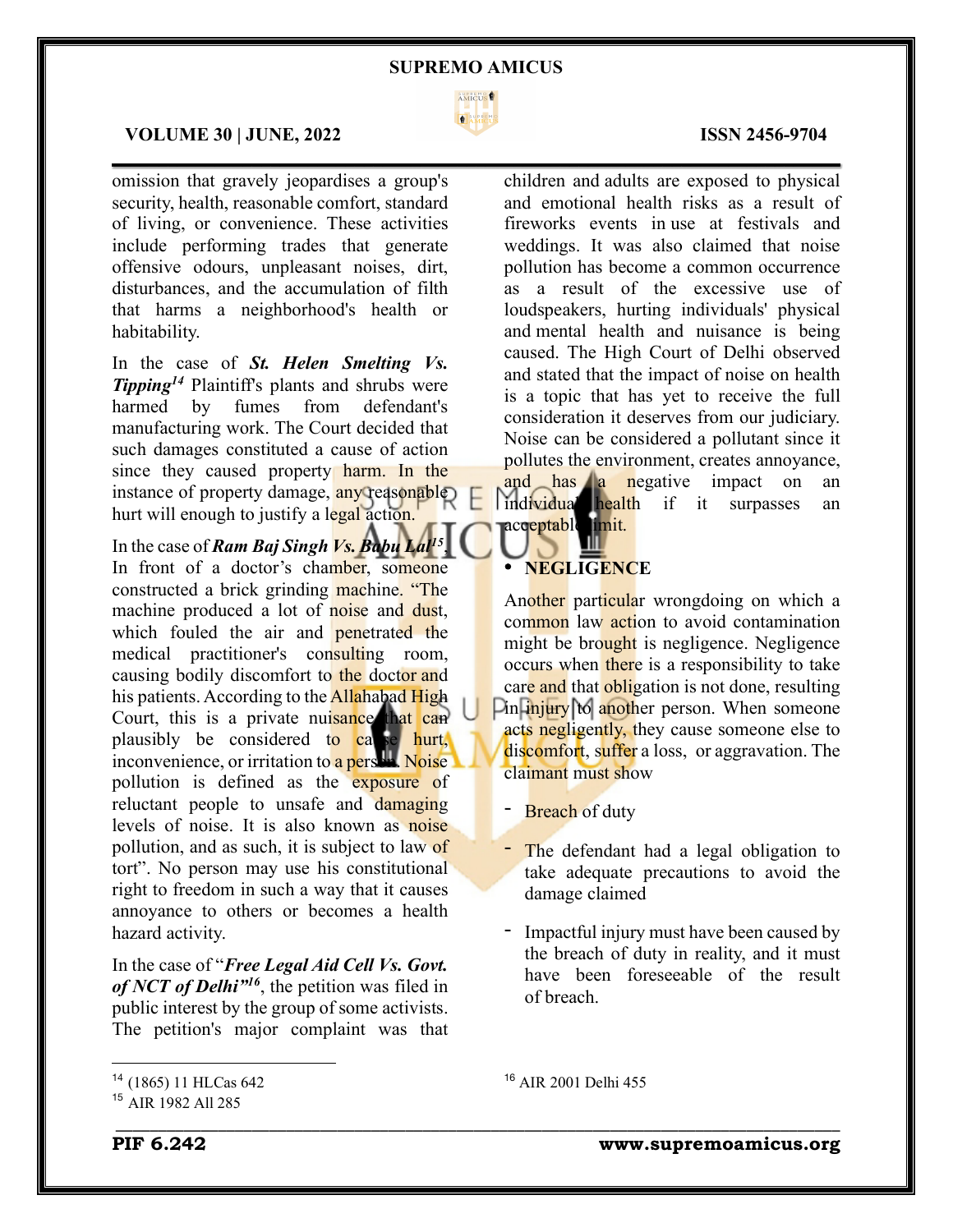

 $\mathcal{L}_\mathcal{L} = \mathcal{L}_\mathcal{L} = \mathcal{L}_\mathcal{L} = \mathcal{L}_\mathcal{L} = \mathcal{L}_\mathcal{L} = \mathcal{L}_\mathcal{L} = \mathcal{L}_\mathcal{L} = \mathcal{L}_\mathcal{L} = \mathcal{L}_\mathcal{L} = \mathcal{L}_\mathcal{L} = \mathcal{L}_\mathcal{L} = \mathcal{L}_\mathcal{L} = \mathcal{L}_\mathcal{L} = \mathcal{L}_\mathcal{L} = \mathcal{L}_\mathcal{L} = \mathcal{L}_\mathcal{L} = \mathcal{L}_\mathcal{L}$ 

\_\_\_\_\_\_\_\_\_\_\_\_\_\_\_\_\_\_\_\_\_\_\_\_\_\_\_\_\_\_\_\_\_\_\_\_\_\_\_\_\_\_\_\_\_\_\_\_\_\_\_\_\_\_\_\_\_\_\_\_\_\_\_\_\_\_\_\_\_\_\_\_\_\_\_\_\_\_\_\_\_\_\_\_\_

ς

# **VOLUME 30 | JUNE, 2022 ISSN 2456-9704**

In cases of negligence, the difficulty of showing a causal relationship between one's negligent conduct and loss to others is a problem. It's also difficult to demonstrate if the injury's impact remains hidden for a lengthy period of time.

In the case of "*Naresh Dutt Tyagi Vs. State of UP"17,* Chemical pesticides were kept in a basement in a residential neighbourhood. The fumes from the pesticides poured into the next property through the ventilators, killing three children and a newborn in the mother's womb. The case was ruled to be a clear example of carelessness and negligence.

In the case of *Nichols* and *Marsland<sup>18</sup>*, 'The defendant possessed a number of man-made lakes on his property, none of which had been negligently constructed or maintained. Some of the reservoirs overflowed due to the unusually strong rain, and four rural bridges were washed away. The defendant was found not responsible since the water escaped due to an act of God".

# ! **TRESPASS**

It basically means that a celiberate infringement of the plaintiff's rights to the property of his sole possession. The invasion might be direct or through the use of any other object. And for the same two things must be proven-

- the intention of the wrongdoer
- Such intervention must not be consequential and it should be direct

Trespass varies from nuisance in that person who is trespassing can be prosecuted without

requiring proof of injury, whereas nuisance does. Trespass is defined in the matter of ecological issues as the deliberate disposal of waste in such a manner that it will be carried to complainant's land by natural processes. Gases or even vapours that aren't visible might be the cause.

The primary solutions for these environmental torts are injunctions and unliquidated damages, or both. Damages are monetary recompense for wrongful behaviour. These losses might be moderate, major, or exceptional. When alternative remedies fail and the prevention of a wrongful set is crucial, a court may issue an order with or without damages. An order is a judicial mechanism that prevents someone from violating or threatening to violate another person's rights. Injunctions are divided into two categories: temporary and permanent.

In the case of *Fairview Farms, Inc. Vs. Reynolds Metals Company19*, On the plaintiff<sup>'</sup>s land, there were chemicals and airborne liquids that were considered trespass. The defendants were found guilty, but no injunction was issued since they corrected their position to ensure that no additional injury was caused.

In the case of *Sammons Vs. Gloversville20*, Sampson Sammons' New York property was bordered by a very polluted Cayadutta Creek. The city of Gloversville poured its sewers and drains into the creek upstream, polluting the water and spreading dirt on the creek's beds and banks. The city of Johnstown, as well as many tanneries, did as well. Mr. Sammons took Gloversville to court to

**PIF 6.242 www.supremoamicus.org**

<sup>17</sup> 1995 Supp (3) SCC 144

 $18$  (1876) 2 ExD 1

 $19$  176 F. Supp. 178 (1959)

<sup>20</sup> "*Sammons v. City of Gloversville*, 81 App. Div. 332, 81 N.Y.S. 466 (N.Y. App. Div. 1903)"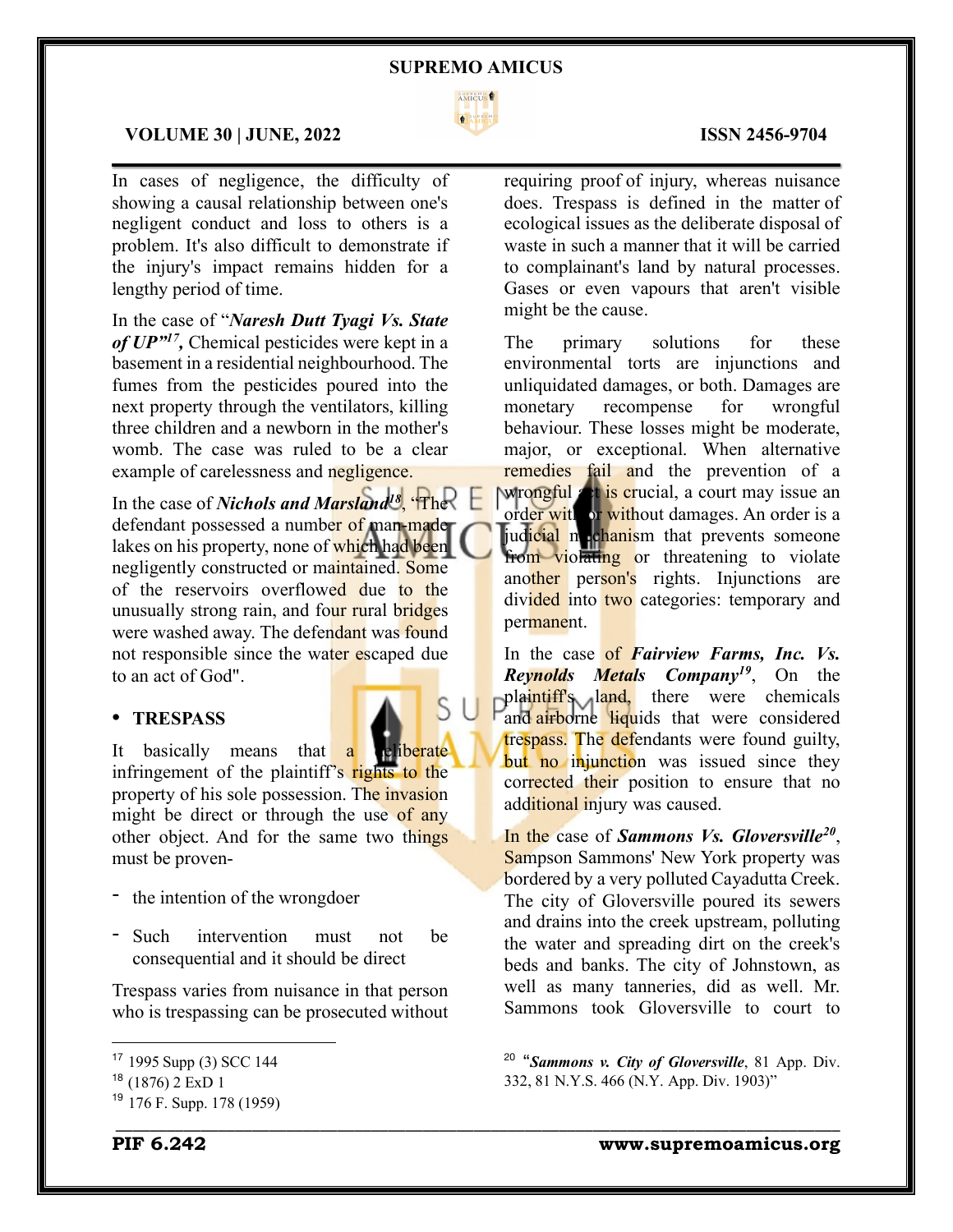

 $\mathcal{L}_\mathcal{L} = \mathcal{L}_\mathcal{L} = \mathcal{L}_\mathcal{L} = \mathcal{L}_\mathcal{L} = \mathcal{L}_\mathcal{L} = \mathcal{L}_\mathcal{L} = \mathcal{L}_\mathcal{L} = \mathcal{L}_\mathcal{L} = \mathcal{L}_\mathcal{L} = \mathcal{L}_\mathcal{L} = \mathcal{L}_\mathcal{L} = \mathcal{L}_\mathcal{L} = \mathcal{L}_\mathcal{L} = \mathcal{L}_\mathcal{L} = \mathcal{L}_\mathcal{L} = \mathcal{L}_\mathcal{L} = \mathcal{L}_\mathcal{L}$ 

### **VOLUME 30 | JUNE, 2022 ISSN 2456-9704**

prevent them from contaminating the stream or its banks any more. The trial court determined that the city's sewage disposal procedures amounted to a continual trespass that caused Mr. Sammons' property rights to be seriously harmed. It imposed an injunction banning Gloversville from contaminating Mr. Sammons' property by releasing its wastewater into the stream for a year. The court reserved the ability to prolong the injunction if the city did not develop a new sewage system or gain legislative remedy within a year. The ruling was upheld by the Appeals Court. As the trial judge emphasised, enjoining trespass was standard procedure in New York, regardless of the public need of  $\Box$ the offending works or the significant hardship that their prohibition could cause.

# ! **STRICT LIABILITY**

Anyone who brings something prone to causing damage if it escapes onto his property and gathers and keeps it for his own reasons should hold it in at his personal discretion, and when he does not, then that person is prima facie accountable for any damage that comes from its escape. The fact that the object fled without that person's deliberate action, default, or ignorance, or that he was unaware of its presence, is not a protection under this principle. The theory of strict responsibility is often called as the concept of no-fault liability since it assesses culpability without the defendant's fault, and this aspect of the concept is extremely important in cases involving environmental pollution. Explosions, toxic vapours, fire, environmental toxins, electricity, oil, colliery trash, and other elements can all contribute to

it. All personal and property damages are covered under this rule.

"The disadvantage is that the plaintiff is responsible for proving his or her case. It is extremely difficult to show and present evidence against defendants in trials involving environmental damage". In the case of *Rylands Vs. Fletcher21*, the doctrine of Strict Liability was discussed in detail.

*Union Carbide Corporation Vs. Union of India*<sup>22</sup>, is a case known as the Bhopal Gas Tragedy. In this case many people perished in Bhopal as a result of a methyl isocyanate gas leak. "Millions of individuals died instantly after coming into touch with the gas. The Bhopal gas disaster contaminated the water and soil, rendering two of the most vital components for living worthless. Generations have suffered because of the tragedy and still continue to suffer from birth abnormalities as a result of pollution of the land and water". Because such serious harm had been done in this instance. India recognised the significance of checks and balances and passed the Environment Protection Act of 1986. Because the defendant's duty of care and culpability was vast and inexcusable, this case established the notion of absolute liability. There is no defence that can justify the deaths of millions of people.

# **MONKEY IN THE SNAKES SHADOWA DEFENCE THEORY**

The first statutory nuisance legislation was enacted in the middle of the 19th century. Statutory provisions are special provisions which are defence to nuisance enacted in several Acts of Parliament. It's worth mentioning that a law can shield a person

<sup>21</sup> [1868] UKHL 1

## <sup>22</sup> 1989 SCC (2) 540

\_\_\_\_\_\_\_\_\_\_\_\_\_\_\_\_\_\_\_\_\_\_\_\_\_\_\_\_\_\_\_\_\_\_\_\_\_\_\_\_\_\_\_\_\_\_\_\_\_\_\_\_\_\_\_\_\_\_\_\_\_\_\_\_\_\_\_\_\_\_\_\_\_\_\_\_\_\_\_\_\_\_\_\_\_

**PIF 6.242 www.supremoamicus.org**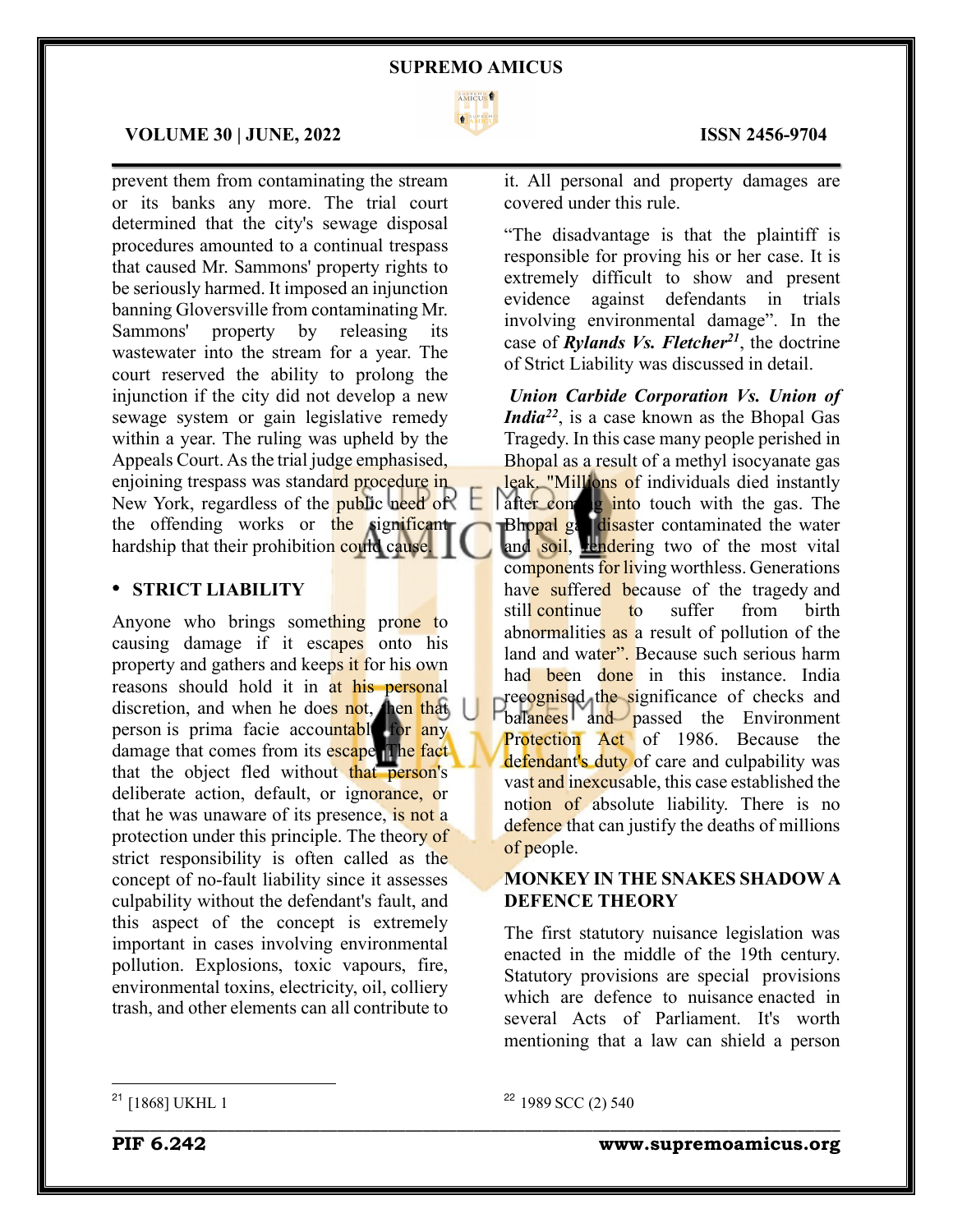

 $\mathcal{L}_\mathcal{L} = \mathcal{L}_\mathcal{L} = \mathcal{L}_\mathcal{L} = \mathcal{L}_\mathcal{L} = \mathcal{L}_\mathcal{L} = \mathcal{L}_\mathcal{L} = \mathcal{L}_\mathcal{L} = \mathcal{L}_\mathcal{L} = \mathcal{L}_\mathcal{L} = \mathcal{L}_\mathcal{L} = \mathcal{L}_\mathcal{L} = \mathcal{L}_\mathcal{L} = \mathcal{L}_\mathcal{L} = \mathcal{L}_\mathcal{L} = \mathcal{L}_\mathcal{L} = \mathcal{L}_\mathcal{L} = \mathcal{L}_\mathcal{L}$ 

\_\_\_\_\_\_\_\_\_\_\_\_\_\_\_\_\_\_\_\_\_\_\_\_\_\_\_\_\_\_\_\_\_\_\_\_\_\_\_\_\_\_\_\_\_\_\_\_\_\_\_\_\_\_\_\_\_\_\_\_\_\_\_\_\_\_\_\_\_\_\_\_\_\_\_\_\_\_\_\_\_\_\_\_\_

### **VOLUME 30 | JUNE, 2022 ISSN 2456-9704**

from being found accountable under a tort law. If the conduct complained of is lawful, it may give the claimant with a full protection or exemption from nuisance claims, such as exempting a government authority, including a local authority, from responsibility for wastewater discharges, bad smells, noise, and other nuisances. It must be mentioned that, "No action lies for doing that which the legislature has authorised, if it be done without negligence, although it occasions damage; but an action does lie for doing that which the legislature has authorised, if it be done negligently."23 For example, in the case of *Allen Vs. Gulf Oil Refining24*, The Gulf Oil Refining Act of  $1965$  authorised the defendant to construct and operate an oil refinery. "The complainant was one among the neighbours in the nearby region who had been harmed by the refinery's foul odours, vibrations, and objectionable noise levels. The defendant pleaded government authority, and the House of Lords held by a majority that the law expressly or by necessary implication gave authority to build and operate the refinery, and that this authority gave the defendant immunity  $\lim_{n \to \infty}$ nuisance that might be the inevitable result of building a refinery on the land, however carefully sited, constructed, and operated. As a result, the issue is one of statutory interpretation. It should be highlighted, however, that statutory power is subject to human rights law review; if the authorised action infringes on a person's right to privacy under Article 8(1), the government will be required to defend it".<sup>25</sup> further the case *Nestle Vs. City of Santa Monica26* is a landmark case which deals with noise pollution. "In this case the Property owners

near Santa Monica Airport filed the lawsuit for property and personal injury damages, claiming that vibrations, fumes, and noise from planes landing and taking off at the airport damaged their property, interfered with their amusement of it, and caused them pain, suffering, and emotional distress. The nuisance hypothesis was rejected by the trial court due to governmental immunity in the existence of statutory power. In the case of the nuisance claim, the Supreme Court ruled that Government Code section 815 does not grant protection to the town for operating an airport in a way that constitutes a nuisance. In this case the discussion of the court indicates that, Public policy does not preclude the imposition of liability on the City."

# **CONCLUSION**

Noise pollution is still a big issue, despite years of research and attempts at control. It has "extracted a high price in terms of human pain and economic cost. The outcome of the statute and case law generated in reply to the challenge is a highly confused conclusion." Laws are created to address the problem of noise pollution, but they contain purposeful loopholes that shield the wrongdoer. Statutory provisions were intended to serve as a buckler to protect the public interest, but in practise they serve as a sword to protect nuisance creators. As a result of this split, there has been a general reluctance to the problem, as well as several failed individual measures to reduce noise annoyance.

Indeed, tort responsibility ensures more attention to the issue, but when noise becomes a cause of more immediate irritation, such as an environmental concern,

<sup>23</sup> "As per *Lord Blackburn Geddis Vs. Proprietors of Bann Reservoirs* (1878) 3 App Cas 430 at 455" <sup>24</sup> [1981] AC 1001

<sup>25</sup> "*Hatton v United Kingdom* (2003) 37 EHRR 28" <sup>26</sup> 6 Cal.3d 920 [101 Cal.Rptr. 568, 496 P.2d 480]